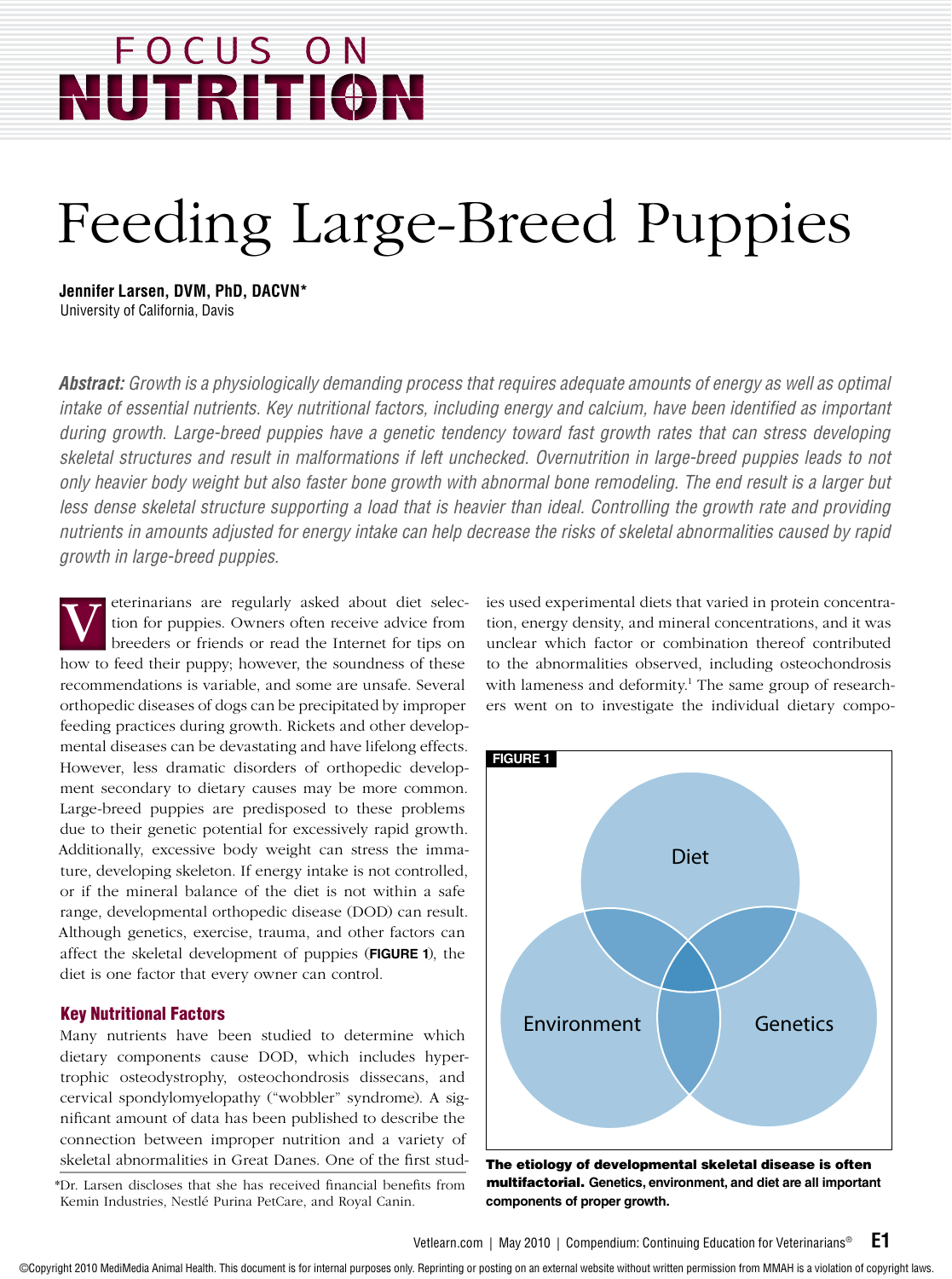## FOCUS ON **NUTRITION**

nents and demonstrated that dietary protein concentration had no effect on skeletal development.<sup>2</sup> Despite these data, high dietary protein concentrations continue to be incriminated by some owners, breeders, and veterinarians as a contributing factor in DOD. In contrast to protein, excessive calories and inappropriate amounts of calcium have both been shown to negatively influence skeletal development in large-breed puppies.

#### Energy

Many people believe that a round puppy is a happy, healthy puppy. However, consumption of excessive energy is undesirable in dogs of any age. Fast growth and excessive body weight can predispose large-breed puppies to DOD, including osteochondrosis.3 Fast bone growth increases rates of remodeling, resulting in structural defects such as decreased density; affected bones are, in turn, unable to accommodate increased body weight. Compared with puppies of smaller breeds, large-breed puppies have decreased bone density, so they are more vulnerable to stress from excess weight loads.<sup>3</sup> Adult size is principally influenced by genetics; however, the time to reach adult size should be controlled by proper nutrition, especially for at-risk breeds.

While research has demonstrated that rapid growth results from ad libitum feeding of energy-dense diets and that excessive body weight has an adverse effect on skeletal development,<sup>1,3</sup> studies have not been done to determine optimal energy densities of growth diets. The energy density of a diet on a weight basis is a function of the fat, fiber,

### CONTRIBUTED BY **The American College of Veterinary Nutrition**



#### **About ACVN**

Founded in 1988, the primary objective of the American College of Veterinary Nutrition (ACVN) is to advance the specialty area of veterinary nutrition and increase the competence of those who practice in this field by establishing requirements for certification in veterinary nutrition, encouraging continuing professional education, promoting research, and enhancing the dissemination of new knowledge of veterinary nutrition through didactic teaching and postgraduate programs.

#### **For more information, contact:**

American College of Veterinary Nutrition c/o Dawn Cauthen, Administrative Assistant School of Veterinary Medicine: Dept. of Molecular Biosciences One Shields Avenue Davis, California 95616-8741

Telephone: 530-752-1059 | Fax: 530-752-4698 Email: dawncauthen@yahoo.com | Web: acvn.org and moisture concentrations and should be balanced with the practical feeding of a volume that will satisfy both the owner and the puppy. Any food has the potential to cause problems with skeletal development if overfed; however, maximal growth in puppies commonly occurs with feeding a highly palatable, high–energy density growth diet. Owners should be educated that maximal growth is not optimal growth and that encouraging slower growth with proper feeding practices will not result in a smaller adult body size.

Feeding on a free-choice basis or feeding too much on a meal basis can result in overeating regardless of energy density. A body condition score (BCS) is a tool that can easily be adopted and used by veterinarians.<sup>4</sup> Assessing and recording body weight and BCS for every pet at every visit is useful for tracking trends and identifying problems. Owners should also be taught to use the BCS to evaluate their pets because healthy puppies undergo veterinary examination only intermittently during the growth period, and educating owners about the risks of improper feeding methods helps them to successfully manage their growing puppy.

Energy requirements for puppies are approximately three times the resting energy requirement (RER; [70 × body weight in  $kg]^{0.75}$ ) until 4 months of age, then two times the RER for the remainder of the growing period.<sup>5</sup> However, there is no equation to guarantee an optimal rate of growth for an individual puppy, and the equations should be used as a starting point and adjusted as needed to maintain a lean body condition. Breed and individual differences, environmental factors such as climate, and activity level all affect the amount of food required. Providing a properly measured amount of food throughout growth allows a slow growth rate without adversely affecting final adult size. The goal is to keep growing puppies at a BCS of 4 on a 9-point scale and to maintain this leanness throughout life to promote health and longevity.<sup>6</sup> The owner should assess the puppy's body condition regularly, and the amount of food being offered should be adjusted accordingly.

#### Calcium and Other Nutrients

In addition to excessive energy intake, inappropriate amounts of calcium have also been shown to increase the risk of DOD.7 Many breeders and dog fanciers advocate calcium supplementation for growing pups; however, excess calcium is potentially very detrimental to the development of a healthy skeleton. Calcium supplements should not be recommended for healthy puppies eating commercially available complete and balanced diets. Unlike adult dogs, puppies appear to have inefficient mechanisms for regulating how much dietary calcium is absorbed from the intestinal tract, which can result in excessive absorption and retention of calcium, especially when the dietary calcium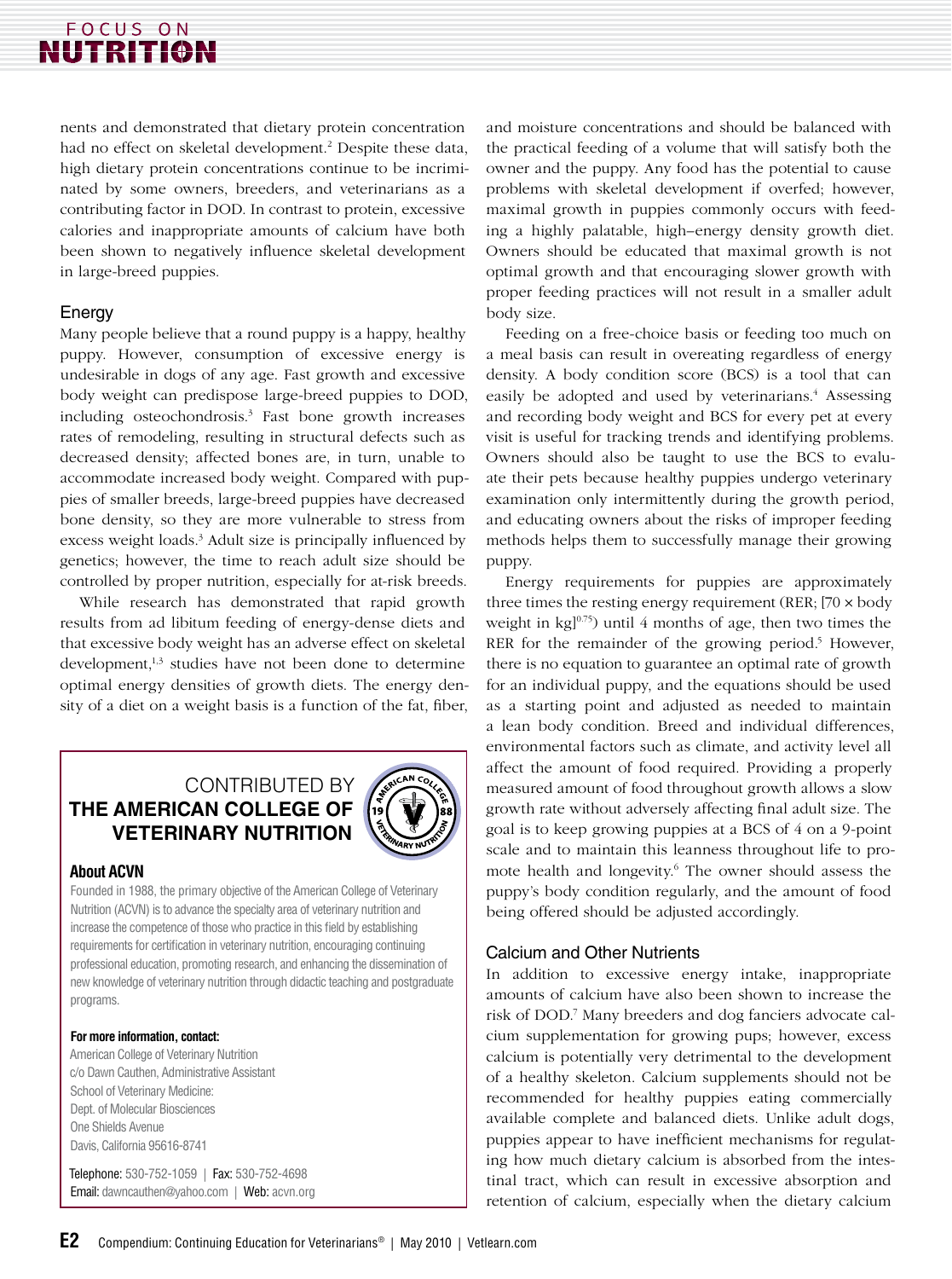

concentration is high.8,9 Excessive calcium can result in skeletal malformation<sup>10</sup> and can cause deficiencies in other nutrients, especially zinc.<sup>11</sup>

Feeding a diet with too little calcium is equally problematic. Nutritional secondary hyperparathyroidism develops much more quickly and with more serious consequences in puppies compared with adult dogs. In this condition, parathyroid hormone concentrations increase, subsequently increasing calcium release from the skeleton and potentially resulting in soft, malformed bones and pathologic fractures. Many home-prepared diets, even those that include bone, do not provide appropriate concentrations of calcium and other essential nutrients.12,13 Many vitamins and minerals, including phosphorus, vitamin D, vitamin A, copper, zinc, and manganese, are also important for proper skeletal formation, and deficiency or excess of one or more of these nutrients has been associated with abnormal orthopedic development during growth in dogs. Dietary phosphorus concentrations, in particular, must be considered in relation to calcium concentrations. The ratio of calcium to phosphorus should be approximately 1:1 to 1.5; however, absolute amounts of each nutrient appear to be more important than the ratio per se.<sup>8</sup> Clinical experience supports this, as developmental problems with extreme ratios in the presence of adequate dietary concentrations of calcium and phosphorus have not been reported.

#### Diet Selection

Research investigating the optimal dietary calcium concentration for growing puppies has typically compared dogs of extreme sizes (miniature poodles and Great Danes); however, it is generally accepted that the findings also apply to other breeds and sizes of dogs. Generally, three ranges of calcium intake have been investigated: low (0.3% to 0.5% dry matter [DM]), medium (1.1% to 1.2% DM), and high (>3% DM). Few data report the results of feeding calcium concentrations between these ranges. One study showed poor growth rates in puppies of various breeds and sizes that were fed diets providing calcium at ≤0.9% DM or ≥2.3% DM.<sup>14</sup> Both large and small breeds appear to grow safely when consuming diets that provide 1.0% to 1.5% DM calcium (or approximately 3 g calcium per 1000 kcal). For canine growth diets, the Association of American Feed Control Officials (AAFCO) has established a minimum of 1% DM calcium (with a maximum of 2.5% DM for both growth and maintenance),<sup>15</sup> while the National Research Council (NRC) provides a recommended allowance for growing puppies of 1.2% DM calcium (with a maximum of 1.8% DM for growth), with no distinction for breed size or growth rate.<sup>16</sup>

Many nonveterinary sources—and some veterinarians advise owners of large-breed puppies to feed commercially available adult dog foods. The goal of this practice is presumably to prevent excessive growth rates by providing a

#### KEY POINTS

- Adult foods are often inadequate for large-breed puppies. Choose a diet formulated for large-breed growth instead.
- Avoid supplementation with vitamin and mineral products.
- Keep growing puppies lean to reduce the risk of abnormal skeletal development.

less energy-dense food with less dietary calcium. However, this advice is much too vague to be widely and safely interpreted. The broad category of adult canine maintenance foods encompasses hundreds to thousands of diets with an extremely wide range of nutrient profiles, caloric densities, and mineral contents. In fact, some foods marketed for adult maintenance have been formulated to be adequate for growth, while others have not. In many instances, maintenance diets provide more calcium per calorie and/or have more calories per cup than growth diets designed for largebreed puppies, and some greatly exceed the NRC's safe upper limit for calcium intake for puppies.<sup>16</sup>

The total amount of calcium consumed depends on the energy density of the diet and the energy requirement of the puppy, and nutrient requirements are established based on assumptions of dietary energy density. Variations in energy density can result in either suboptimal or supraoptimal intake of total calcium; for example, diets that have high calcium concentrations relative to energy or that have a high energy density result in a greater overall calcium intake. In most cases, growth diets formulated for puppies of all sizes as well as those for large breeds provide calcium concentrations in the safe range; however, those formulated specifically for large breeds are less energy dense and therefore are less likely to be overfed. A diet specifically formulated for growth that has passed standardized feeding tests is preferred; the guidelines for these tests are established by AAFCO.15 The growth diet should be fed until growth plate closure has occurred, which likely varies with both genotype and phenotype because it is influenced by the rate of growth, the presence of joint dysplasia, and hormones (and therefore neuter status).<sup>17,18</sup> It is not detrimental to keep a healthy, lean puppy on growth formula until full adult size is achieved. When such a diet is fed, vitamin and mineral supplements are unnecessary and potentially harmful.

#### References

**<sup>1.</sup>** Hedhammar A, Wu F, Krook L, et al. Overnutrition and skeletal disease: an experimental study in growing Great Dane dogs. *Cornell Vet Suppl* 1974;64(2 suppl 5):5-160. **2.** Nap RC, Hazewinkel HAW, Voorhout G, et al. Growth and skeletal development in Great Dane pups fed different levels of protein intake. *J Nutr* 1991;121:107S-113S. **3.** Dammrich K. Relationship between nutrition and bone growth in large and giant dogs. *J Nutr* 1991;121:114S-121S.